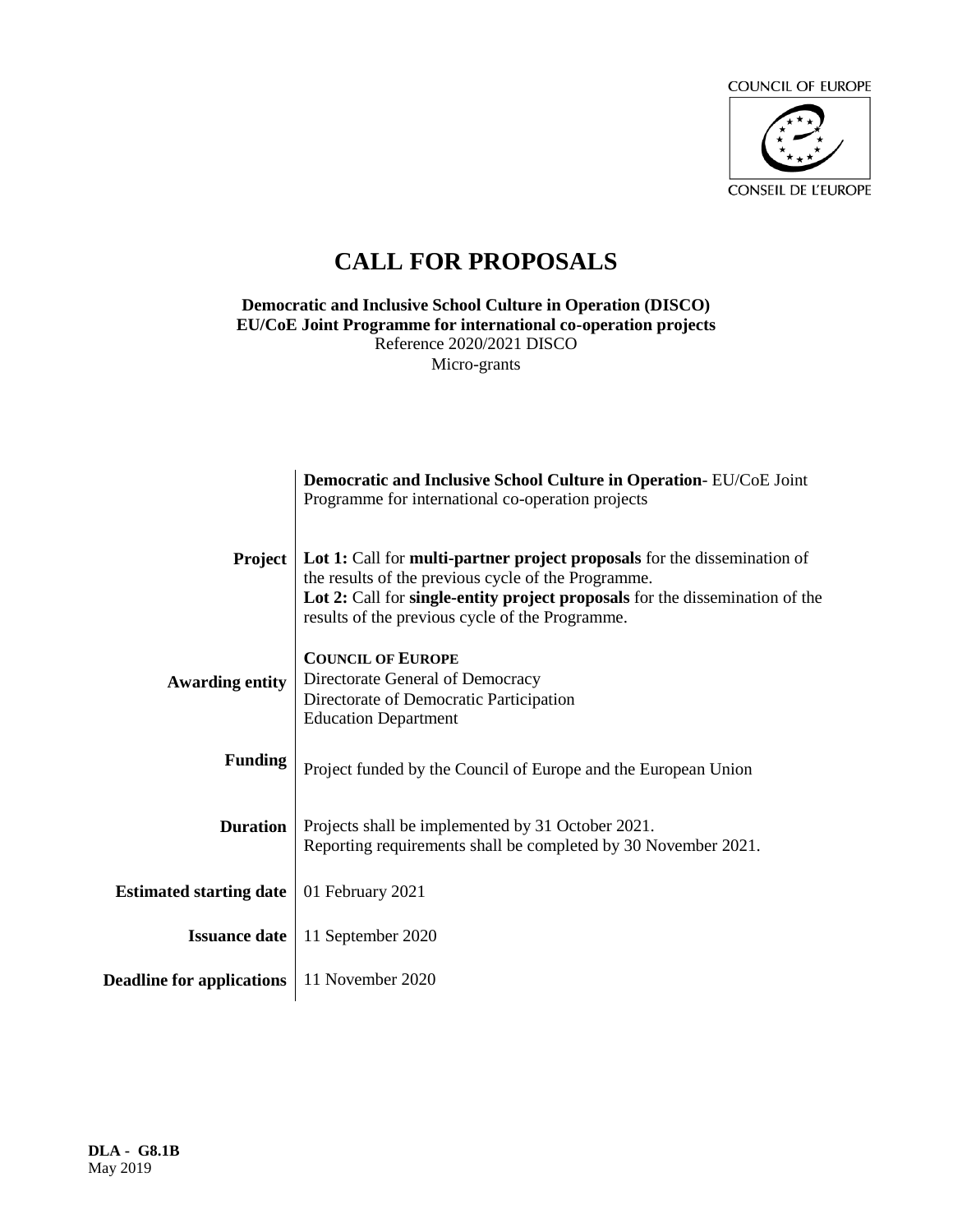# **TABLE OF CONTENTS**

| I.    |                                                                                                                                                                                                  |  |  |
|-------|--------------------------------------------------------------------------------------------------------------------------------------------------------------------------------------------------|--|--|
| П.    | BACKGROUND INFORMATION ON THE COUNCIL OF EUROPE PROJECT 4                                                                                                                                        |  |  |
|       |                                                                                                                                                                                                  |  |  |
|       |                                                                                                                                                                                                  |  |  |
| 1.    |                                                                                                                                                                                                  |  |  |
| 2.    |                                                                                                                                                                                                  |  |  |
| 3.    |                                                                                                                                                                                                  |  |  |
| 4.    |                                                                                                                                                                                                  |  |  |
| 5.    |                                                                                                                                                                                                  |  |  |
| 6.    |                                                                                                                                                                                                  |  |  |
| 7.    |                                                                                                                                                                                                  |  |  |
| 8.    |                                                                                                                                                                                                  |  |  |
| 9.    |                                                                                                                                                                                                  |  |  |
| V.    |                                                                                                                                                                                                  |  |  |
| 1.    |                                                                                                                                                                                                  |  |  |
| 2.    |                                                                                                                                                                                                  |  |  |
| 3.    |                                                                                                                                                                                                  |  |  |
| 4.    |                                                                                                                                                                                                  |  |  |
| 5.    |                                                                                                                                                                                                  |  |  |
| 6.    |                                                                                                                                                                                                  |  |  |
|       |                                                                                                                                                                                                  |  |  |
| 1.    |                                                                                                                                                                                                  |  |  |
| 2.    |                                                                                                                                                                                                  |  |  |
| 3.    |                                                                                                                                                                                                  |  |  |
|       | VII. NOTIFICATION OF THE DECISION AND SIGNATURE OF GRANT AGREEMENTS12                                                                                                                            |  |  |
| VIII. |                                                                                                                                                                                                  |  |  |
|       | <b>APPENDICES:</b><br>Appendix I – Project Proposal<br>Appendix II - Logframe (Template)<br>Appendix III – Estimated budget (Template)<br>Appendix $IV - List$ of resources of previous projects |  |  |

Appendix IV – List of resources of previous projects<br>Appendix V – Template Grant Agreement (for information only)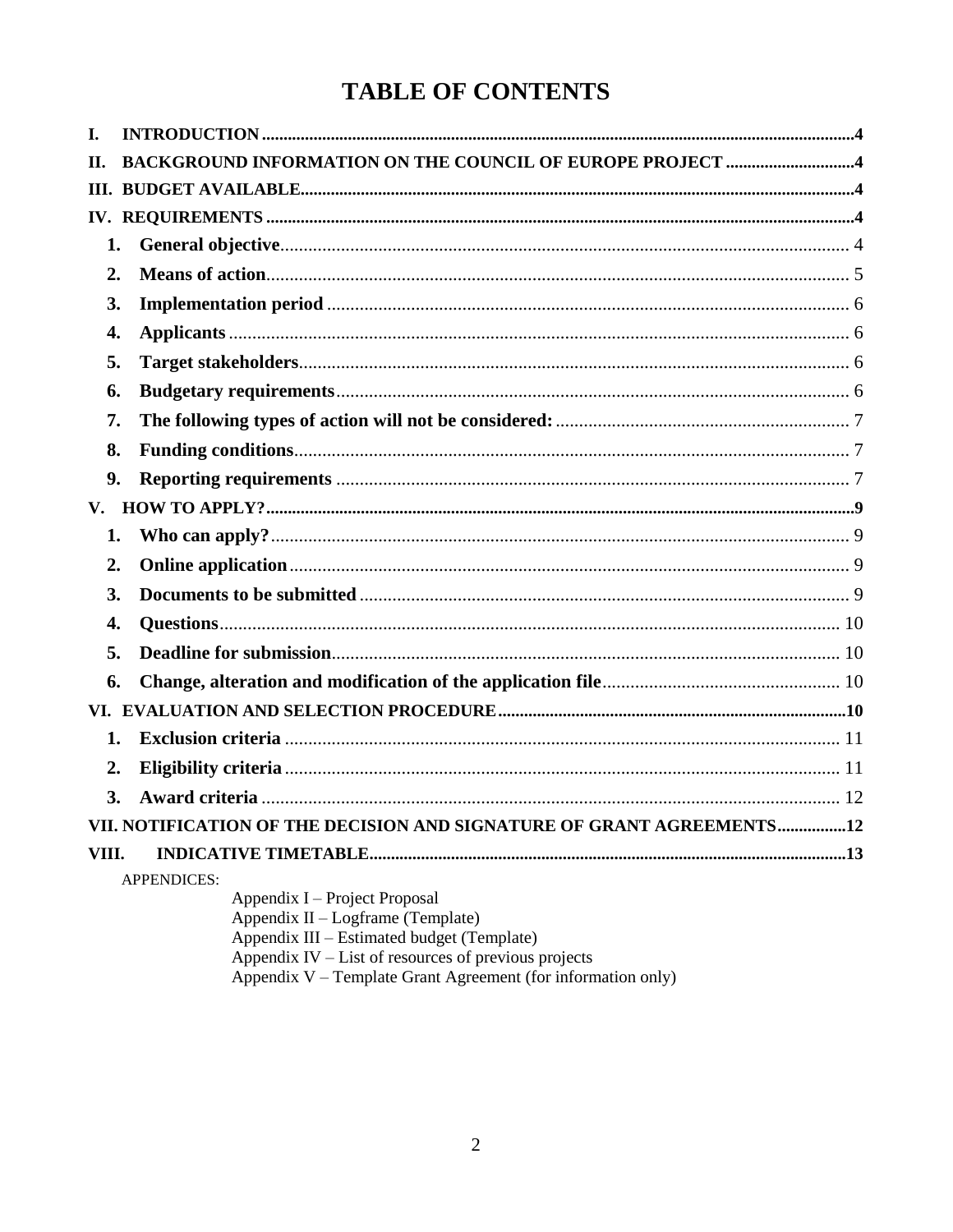# **HOW TO APPLY?**

- **Applicants shall fill in relevant details and information, and upload all documents indicated at the following link:**
- Under the Lot1: <https://ec.europa.eu/eusurvey/runner/LOT1DISCO>
	- Fill in and submit the online **Application Form (all implementing partners)**;
	- Fill in and upload the **Project Proposal** (See **Appendix I**) **(only the leading partner);**
	- Attach a logframe and an estimated project budget (using the templatesreproduced in **Appendix II** and **Appendix III** respectively) **(only the leading partner)**.
- Under the Lot2: <https://ec.europa.eu/eusurvey/runner/LOT2DISCO>
	- Fill in and upload the **Project Proposal** (See **Appendix I**);
	- Fill in and submit the online **Application Form**;
	- Attach a logframe and an estimated project budget (using the templatesreproduced in **Appendix II** and **Appendix III** respectively).

Please carefully read the present document in its entirety and the section "How to Apply" below for further information. Note that applications missing relevant documents, applications sent through any other mean (including by e-mail), and late applications will be automatically rejected.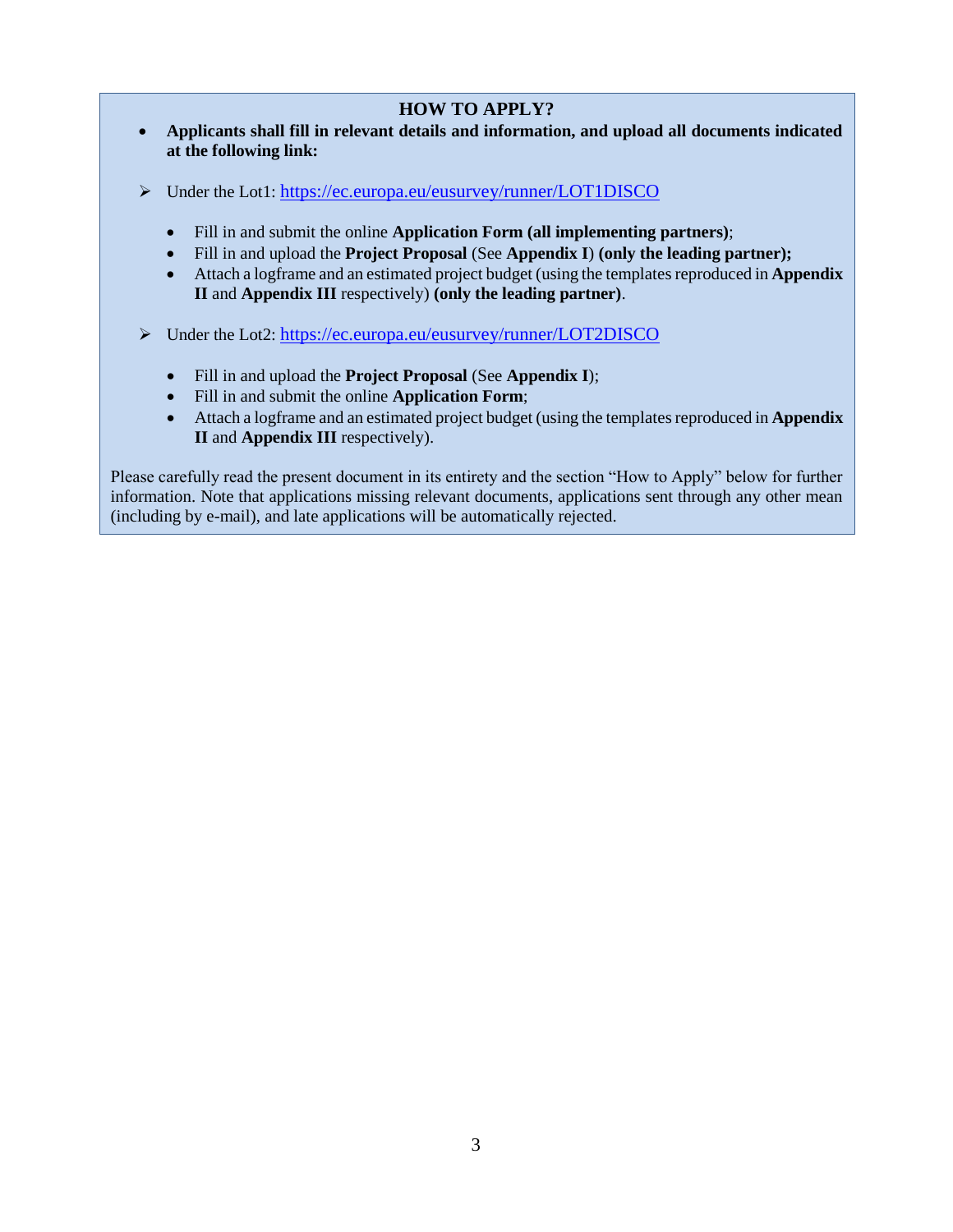# <span id="page-3-0"></span>**I. INTRODUCTION**

This call for proposals is launched in the framework of the European Union / Council of Europe Joint Programme "Democratic and Inclusive School Culture in Operation (DISCO)". It aims to co-fund international co-operation projects aimed at further development and dissemination of the resources of the previously funded projects under the [Programme.](https://pjp-eu.coe.int/en/web/charter-edc-hre-pilot-projects/projects)

## <span id="page-3-1"></span>**II. BACKGROUND INFORMATION ON THE COUNCIL OF EUROPE PROJECT**

The overall objective is to contribute to the implementation of the Council of Europe Charter on Education for Democratic Citizenship and Human Rights Education [\(Recommendation Rec/CM \(2010\)7\)](https://www.coe.int/en/web/edc/charter-on-education-for-democratic-citizenship-and-human-rights-education) and the [Reference](https://rm.coe.int/CoERMPublicCommonSearchServices/DisplayDCTMContent?documentId=09000016806ccc07)  [Framework of Competences for Democratic Culture,](https://rm.coe.int/CoERMPublicCommonSearchServices/DisplayDCTMContent?documentId=09000016806ccc07) the priorities of the Strategic framework for [European co](http://ec.europa.eu/education/policy/strategic-framework_en)[operation in education and training \(ET2020\)](http://ec.europa.eu/education/policy/strategic-framework_en) and of the provisions of the Paris Declaration and the European [Council Recommendation on promoting common values, inclusive Education and the European Dimension of](https://eur-lex.europa.eu/legal-content/EN/TXT/HTML/?uri=CELEX:32018H0607(01)&from=EN)  [Teaching](https://eur-lex.europa.eu/legal-content/EN/TXT/HTML/?uri=CELEX:32018H0607(01)&from=EN) by means of international co-operation projects.

Grounded on peer to peer learning, the objectives of the Programme are the exchange of information on policies and good practices in the implementation of the provisions of the Charter in the countries concerned and the development and adaptation of replicable models/tools of interest of all the States party to the European Cultural Convention.

# <span id="page-3-2"></span>**III. BUDGET AVAILABLE**

#### **The indicative available budget under this call for proposals is EUR 200 000 (two hundred thousand Euros)**.

Under the Lot 1, the Council of Europe intends to award EUR 150 000 (one hundred and fifty thousand Euros). Two to four projects will be funded with an overall amount from 35 000 to 75 000 EUR per project. The budget for each implementing partner shall be at least EUR 17 500 and shall not exceed EUR 30 000.

Under the Lot 2, the Council of Europe intends to award EUR 50 000 (fifty thousand Euros). Two to five projects will be funded with an overall amount from 10 000 to 25 000 EUR per project.

Subject to availability of funds, the Council of Europe reserves the right not to award all available funds, and/or to redistribute the available funds in a different manner depending on the project proposals received and on the outcome of the award procedure.

A reserve list of eligible projects subject to budgetary feasibility will be set up. If in the course of the implementation cycle additional sources of funding are identified, the projects on the reserve list could be funded.

#### <span id="page-3-3"></span>**IV. REQUIREMENTS**

#### <span id="page-3-4"></span>**1. General objective**

The grants will fund projects designed to contribute to building democratic and inclusive societies through helping develop a culture of democracy by promoting education for democratic citizenship and human rights education in States party to the European Cultural Convention.

This call will focus on activities related to further development and dissemination of the resources produced in the previous cycle of the [Programme.](https://pjp-eu.coe.int/en/web/charter-edc-hre-pilot-projects/projects)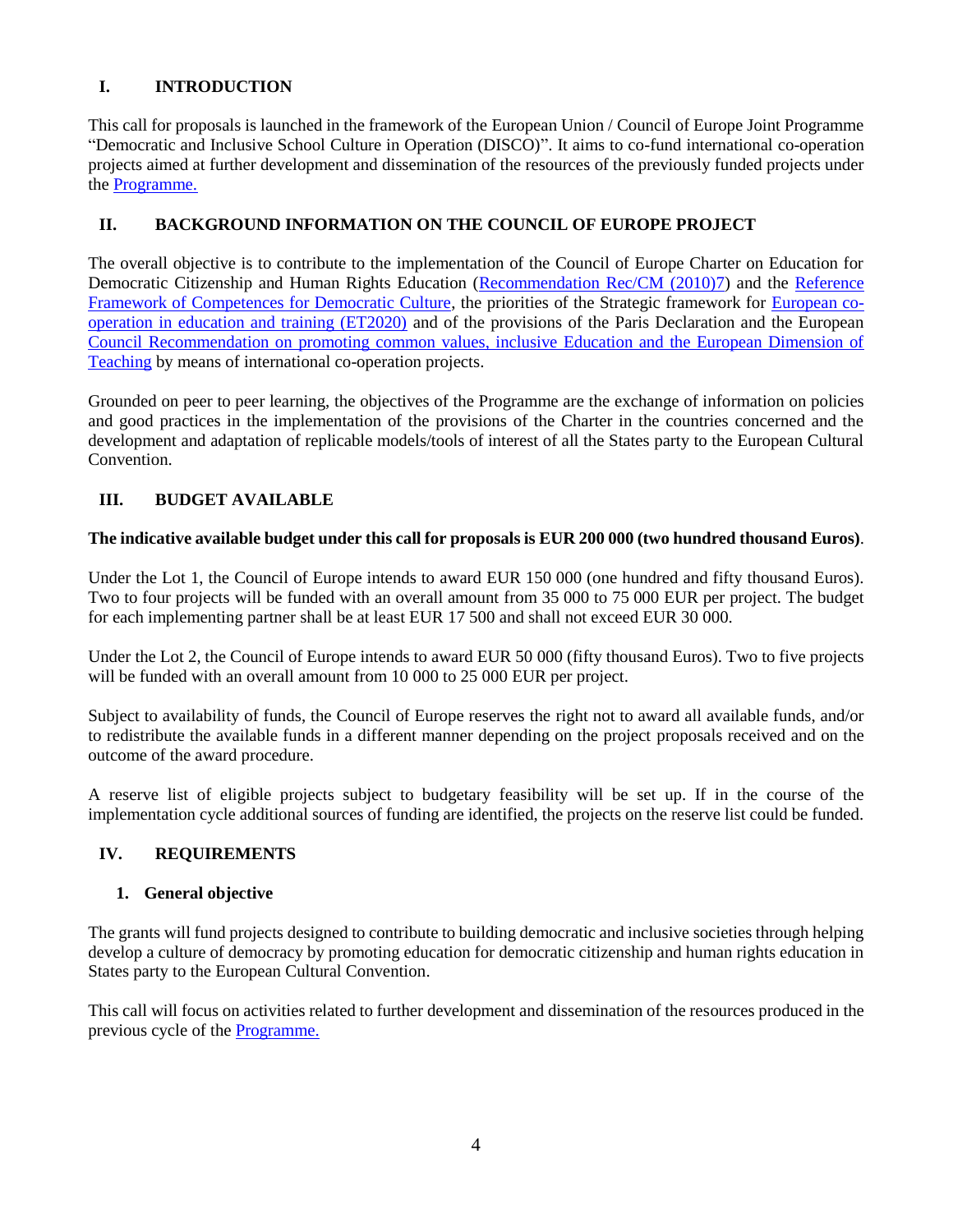The immediate **project outputs** may include:

- report on the results of the testing of the resources (teaching materials, education resources, study courses, teacher-training tools, new or revised curricula) produced in the previous cycles,
- compilation of good practices from the use of the resources produced in the previous cycles,
- translated and adapted materials from the previous cycles.

**Project activities** may include:

- translation and adaptation of materials,
- focus group meetings,
- training activities,
- testing of instruments, materials, training programmes,
- peer review activities,
- peer learning activities,
- communication and/or dissemination activities.

#### <span id="page-4-0"></span>**2. Means of action**

The present call involves two Lots. The applicants are invited to submit their project proposals under either of the two Lots. Each project proposal shall only refer to one of these two Lots.

- $\triangleright$  Under the Lot 1, the Programme seeks to encourage co-operation among respective organisations representing the EU Member States and non-EU Member States party to the European Cultural Convention. The applicants will be expected to propose a common project proposal in co-operation with other relevant applicants. Accordingly, the multi-partner project proposal shall:
	- involve implementing partners from 2 to 3 countries, with at least half of the applicants from one of the Member State(s) of the European Union,
	- include only one implementing partner per country,
	- be implemented in countries which are party to the European Cultural Convention.

The implementing partner organisations shall agree on the **Leading Partner** who will submit the project proposal, logframe and an estimated overall project budget (alongside the budget respective to its own implementing activities), on behalf of all implementing partners and be in charge of the co-ordination and communication with the other implementing partners during the implementation period. All implementing partners need to fill an online application form and upload the budget respective to their own role and activities in the project.

 $\triangleright$  Lot 2 is intended for single-entity proposals. Accordingly, each project proposal shall be submitted by a **single** institution from a **single** country, party to the European Cultural Convention.

For either of the two Lots, the activities are limited to the ones listed above and they should be linked to dissemination or further development of the resources/publications of the previous cycles and should contribute to the overall aim of the Programme.

Interested applicant/s are therefore expected to make use of the existing resources and benefit from the experience of the countries which participated in the CoE/EU Joint Programme Democratic and Inclusive School Culture in Operation, formerly known as Human Rights and Democracy in Action, between 2013 and 2019 (see list of resources in Appendix IV).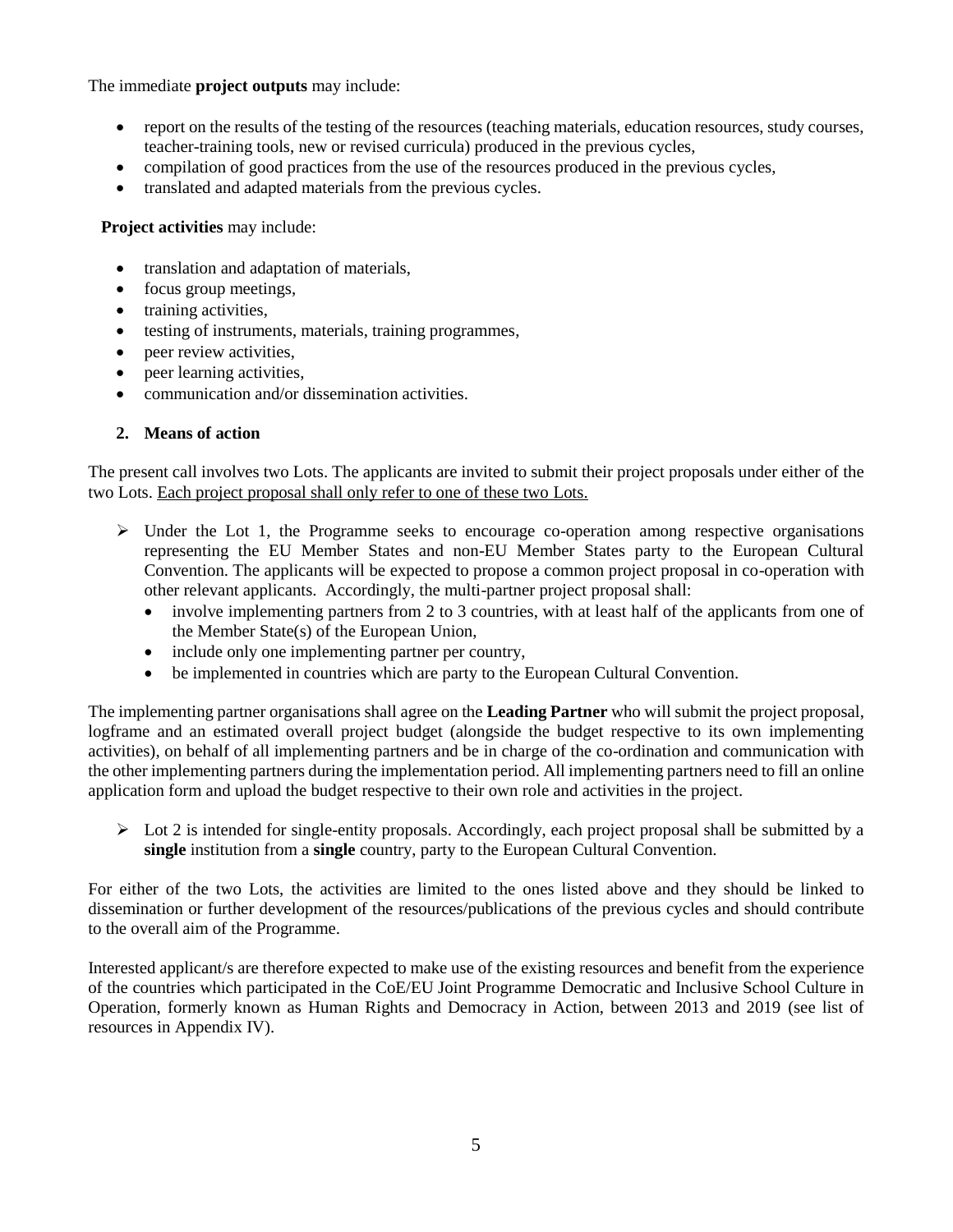# <span id="page-5-0"></span>**3. Implementation period**

The implementation period of the Projects shall start on **1 February 2021** (see indicative timetable under VII below) and shall not extend beyond **31 October 2021.**

Reporting requirements (see below in article 9) shall be completed by **30 November 2021 at the latest** by the implementing organisations.

Projects completed prior to the date of submission of the applications will be automatically excluded. As regards the selected projects, only those costs incurred after the date of signature of the grant agreement will be eligible.

# <span id="page-5-1"></span>**4. Applicants**

Any public organisation or a non-for-profit entity active in the field of education for democratic citizenship and human rights education can apply for the call.

For example, such organisations can be:

- a public body at national, regional or local level;
- a non-profit organisation, association or NGO;
- a higher education institution;
- a foundation:
- a school/institute/educational centre (at any level, from pre-school to upper secondary education, and including adult education);
- an organisation providing courses or training.

Preference will be given to organisations from the countries that have not previously participated in the Programme<sup>1</sup>.

#### <span id="page-5-2"></span>**5. Target stakeholders**

Projects should target in particular the following key stakeholders:

- teachers, teachers-trainers and school leaders;
- pupils / students;
- civil society organisations (NGOs, parents associations, youth organisations);
- parents:

 $\overline{a}$ 

• the local community.

The above list is not exhaustive, and projects may propose to target other relevant stakeholders, while keeping in mind the final objective of the Project.

#### <span id="page-5-3"></span>**6. Budgetary requirements**

For either of the two Lots, each project will have a maximum duration of **nine months**.

Under the Lot 1, each project proposal shall be accompanied by:

- **one estimated budget per implementing partner** (See **Template Budget, in Appendix III**) **covering its part of the Project Proposal.** Each budget of a specific implementing partner will be assessed and scored separately from the budgets of other implementing partners of a concerned proposal.

<sup>1</sup> Azerbaijan, Denmark, Iceland, Holy See, Kazakhstan, Liechtenstein, Luxembourg, Malta, Monaco, San Marino, Slovenia, Switzerland.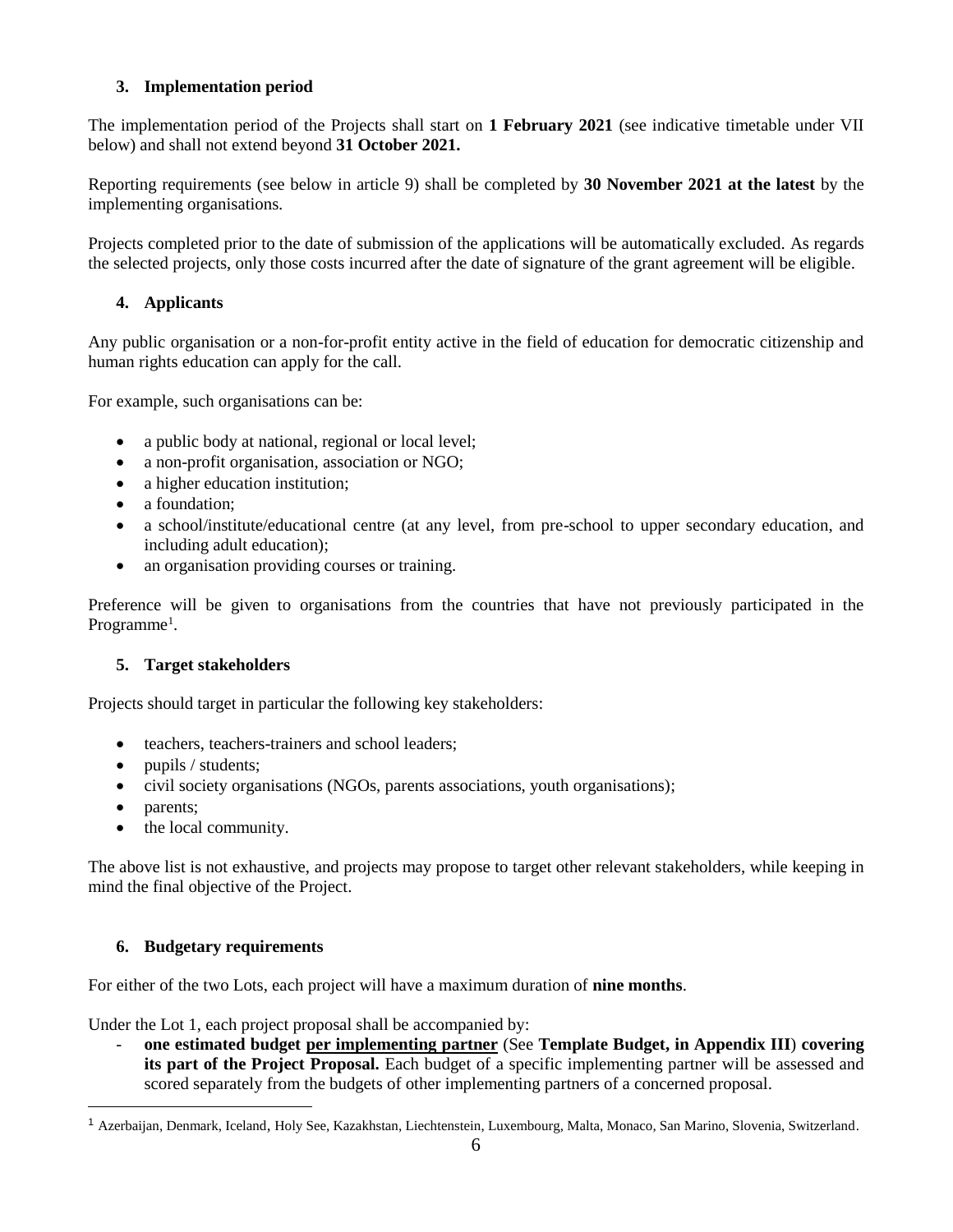- **one estimated global budget** summing up the budgets of all implementing partners. The global budget is to be submitted **by the leading partner** and **for information purposes only**, as only budget of implementing partners will be scored.

The budget of each implementing partner must be consistent, accurate, clear, complete and cost-effective, in the light of the activities proposed.

Each implementing partner shall be required to contribute to the project either by way of its own resources or by contribution from third parties. Co-financing may take the form of financial or human resources, in-kind contributions or income generated by the action or project and should represent a minimum of 10 % of the budget of each implementing partner.

The funds made available to the project will not cover operating costs of national administration personnel assigned to the project, but only direct, eligible costs such as travel, hotel, special costs associated to meetings (venue, interpretation, stationery, secretariat, etc.). Staff cost are accepted and should not exceed 25% of the estimated budget per implementing partner.

Under the Lot 2, each project proposal shall be accompanied by:

- **an estimated budget** (See **Template Budget, in Appendix III**). The budget must be consistent, accurate, clear, complete and cost-effective, in the light of the activities proposed.

The implementing organisation shall be required to contribute to the project either by way of its own resources or by contribution from third parties. Co-financing may take the form of financial or human resources, in-kind contributions or income generated by the action or project and should represent a minimum of 10 % of the estimated project budget.

The funds made available to the project will not cover operating costs of national administration personnel assigned to the project, but only direct, eligible costs such as travel, hotel, special costs associated to meetings (venue, interpretation, stationery, secretariat, etc.) Staff cost are accepted and should not exceed 25% of the total estimated project budget.

# <span id="page-6-0"></span>**7. The following types of action will not be considered:**

- projects/actions providing financial support to third parties (sub-granting schemes);
- projects/actions concerning only or mainly individual scholarships for studies or training courses;
- projects/actions concerning only or mainly academic research;
- projects/actions supporting political parties.

#### <span id="page-6-1"></span>**8. Funding conditions**

The funds for each grant should in principle be distributed as follows:

- 80% will be paid when the Grant Agreement between the two parties is signed;
- the balance will be paid based on actual expenditures incurred after the presentation and acceptance by the Council of Europe of the final narrative and financial reports for the Grant implementation. By sending their signed application form each applicant confirms to have sufficient funds to cover the 20% of the funds and agree to be reimbursed following the approval of their narrative and financial reports.

#### <span id="page-6-2"></span>**9. Reporting requirements**

For either of the two Lots, reporting requirements shall be completed on 30 November 2021.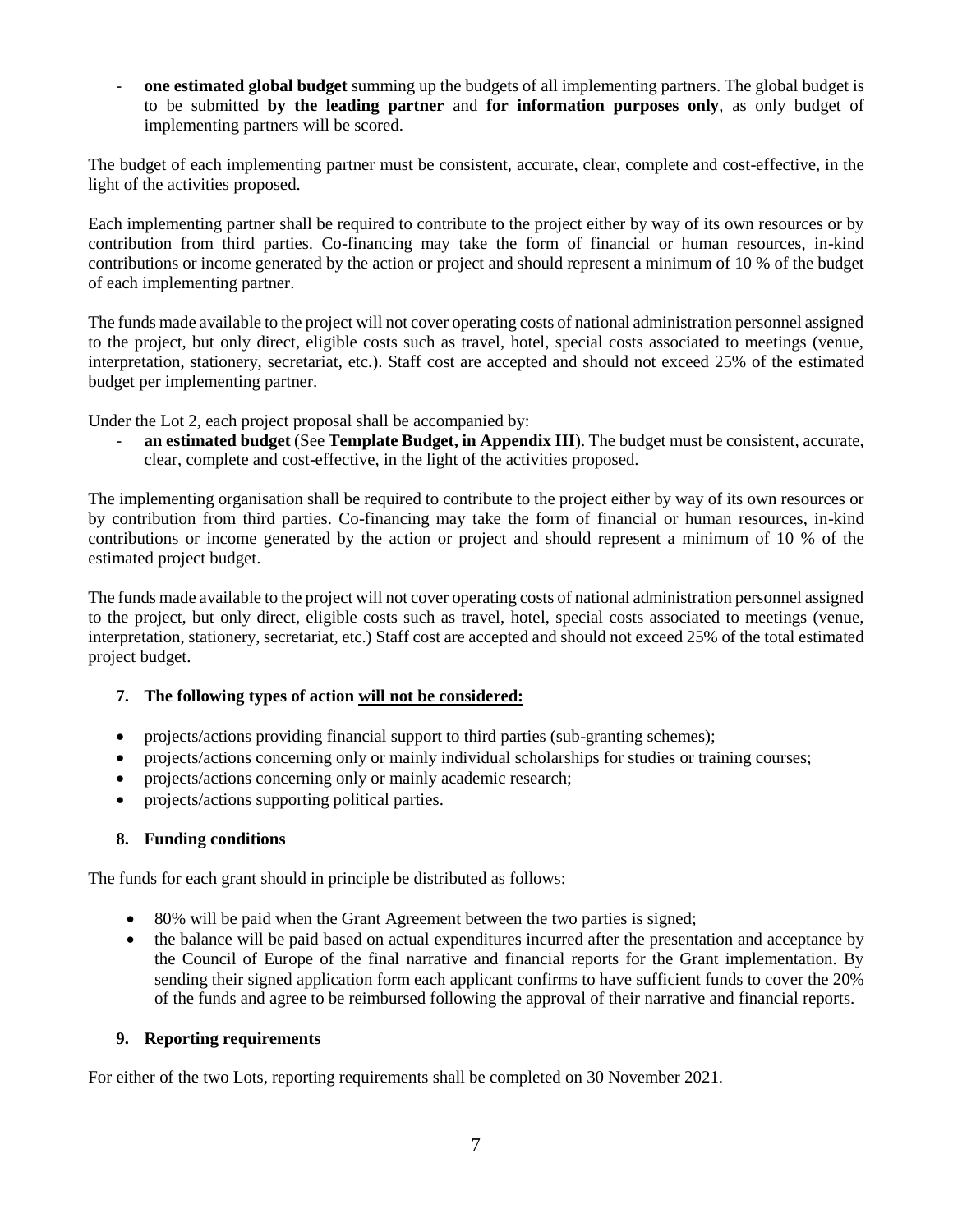Council of Europe reserves the right to modify the calendar and planning, including the implementation and reporting periods, if this is necessary to comply with instructions issued by national, regional or local authorities or may be necessary to protect the health of the persons involved in the project's implementation.

Under the Lot 1, each implementing partner shall provide the Council of Europe with full information on the implementation of the project.

Under the Lot 2, the implementing organisation shall provide the Council of Europe with full information on the implementation of the project.

For either of the two Lots, the organisations shall submit a final narrative and financial report upon the completion of the Implementation Period in accordance with the provisions below:

- o **narrative reporting** requires a full result-based narrative report on the use of the grant and should present the achievement of the results (Impact, Outcomes and Outputs) using the indicators specified in the logframe. The report should also include lists of the persons present during each of the activities, photos of the events and visibility items, including names and signatures of participants; and an updated logframe.
- o **financial reporting** requires in particular a statement in the currency in which the Grant Agreement will be concluded (Euros or local currency), in English, stating the payments made for the implementation of the activities, certified by the responsible financial officer of the Grantee, accompanied by "appropriate original supporting documents" (see below). The Council of Europe reserves the right to ask for summary translations of invoices into English. If for legal reasons the original documents must be retained by the Grantee, certified copies must be submitted with the financial statement.

"Appropriate original supporting documents" refers to signed contracts, invoices, acceptances of work (for all transactions), reliable evidence of payment (authorised payment order and bank statement), and payment authorisation for all transactions should also be provided in case the Grantee uses such practice.

*As regards round tables / conferences*, presenting "appropriate original supporting documents" requires presentation of a programme indicating the title, dates, venue, and agenda of the event; the names of persons facilitating the event, a signed list of participants, the contracts with the owner of venue of the event (e.g. hotel) for the rent of premises, food and beverages of participants, invoices from the owner of the venue of the event for the above services, and a report on the results of the event (see narrative reporting above).

*As regards consultancy services*, presenting "appropriate original supporting documents" requires presentation of evidence of the outputs produced, contracts with experts and consultants containing a specific description of services to be carried out, invoices produced after the works have been performed and delivered (the specialities of the consultants shall correspond to the nature of activities for which they are contracted).

*As regards travel fees / lodging of experts and participants*, presenting "appropriate original supporting documents" requires presentation, where relevant, of contracts with a travel agency for travel fees and lodging, invoices of the travel agency indicating destinations, dates, ticket costs, and names of the travelling persons, a programme of the event indicating the names of the experts and signed lists of participants.

The above description is not comprehensive. Any doubt regarding the interpretation of the notion of "appropriate original supporting documents" should lead the Grantee to consult the Council of Europe.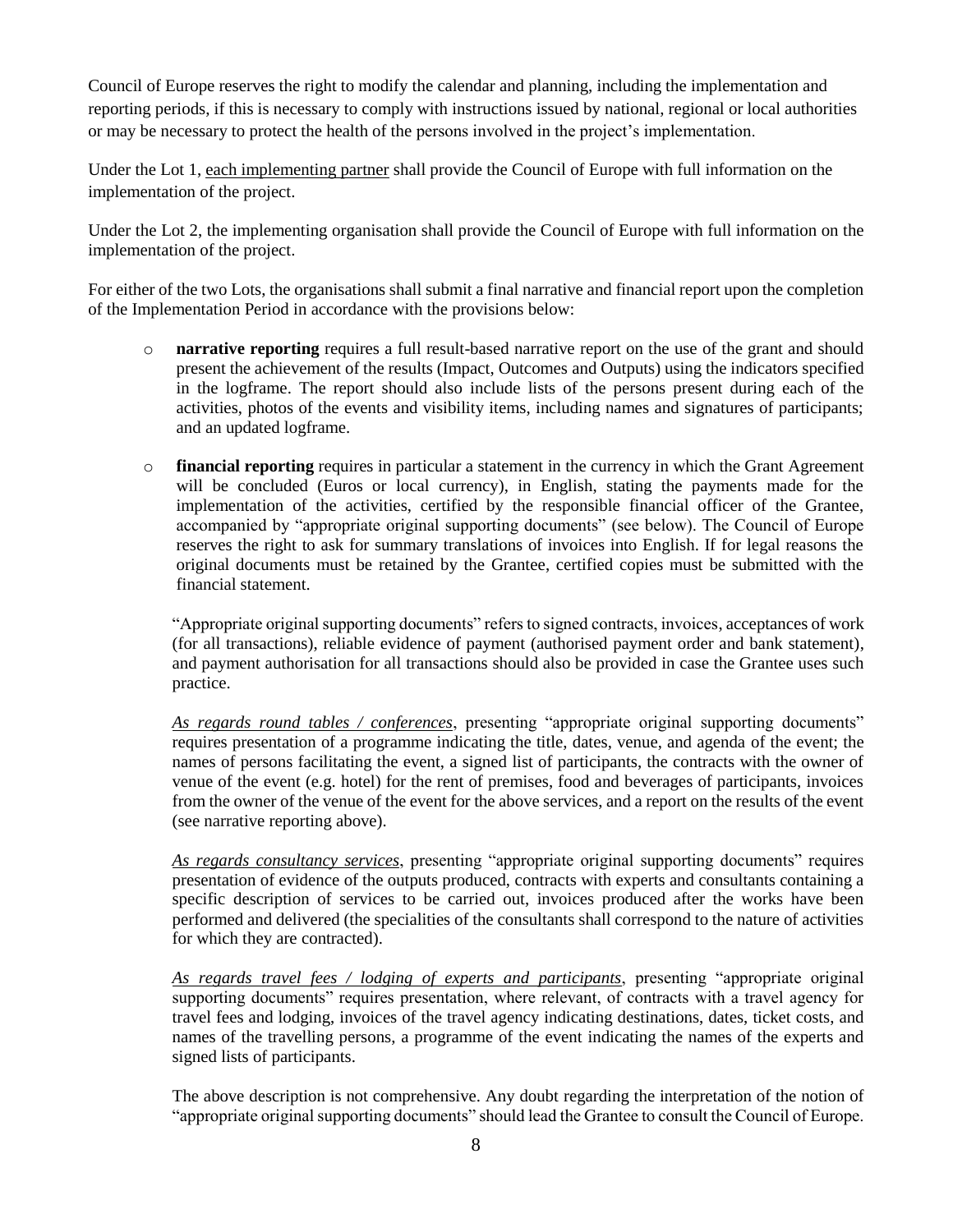# <span id="page-8-0"></span>**V. HOW TO APPLY?**

# <span id="page-8-1"></span>**1. Who can apply?**

Any public organisation or a non-for-profit entity active in the field of education for democratic citizenship and human rights education can apply for the call, provided that they are established in one of the countries which are party to the European Cultural Convention.

# <span id="page-8-2"></span>**2. Online application**

Applicants shall submit complete proposals, including all relevant documents and filling in all information at the following links.

- Under the Lot 1: <https://ec.europa.eu/eusurvey/runner/LOT1DISCO>
- Under the Lot 2: <https://ec.europa.eu/eusurvey/runner/LOT2DISCO>

Note that applications missing relevant documents and/or sent through any other mean (including by e-mail) will be automatically rejected.

# <span id="page-8-3"></span>**3. Documents to be submitted**

One **single proposal** shall be submitted **per project**. **Applications that are incomplete may not be considered.**

Lot 1: Each project proposal shall contain:

- **one completed Project Proposal** (to be uploaded as a Word document by the leading partner using the template in **Appendix I**);
- **one logframe** (to be uploaded as a Word document by the leading partner using the template in **Appendix II**)**;**
- **one completed Application Form per implementing partner to be filled in online** (online form) and one declaration and signature page to be uploaded as a PDF document in the system;
- **one budget** per implementing partner and **one global budget for the Project** (using the template in **Appendix III**)**;**
- the Statute of the applying institutions (where applicable).

# **Important Note!**

# **Under the Lot 1:**

- o **all implementing partners** need to fill in an online application form and upload **the budget** respective to their **own role and activities in the project**;
- o **only the leading partner** shall upload the **project proposal and the logframe;**
- o **only the leading partner** shall upload the **global project budget** (alongside the budget respective to its own implementing activities);
- o **all implementing partners** of a project shall use the **same project proposal name** in the Application form.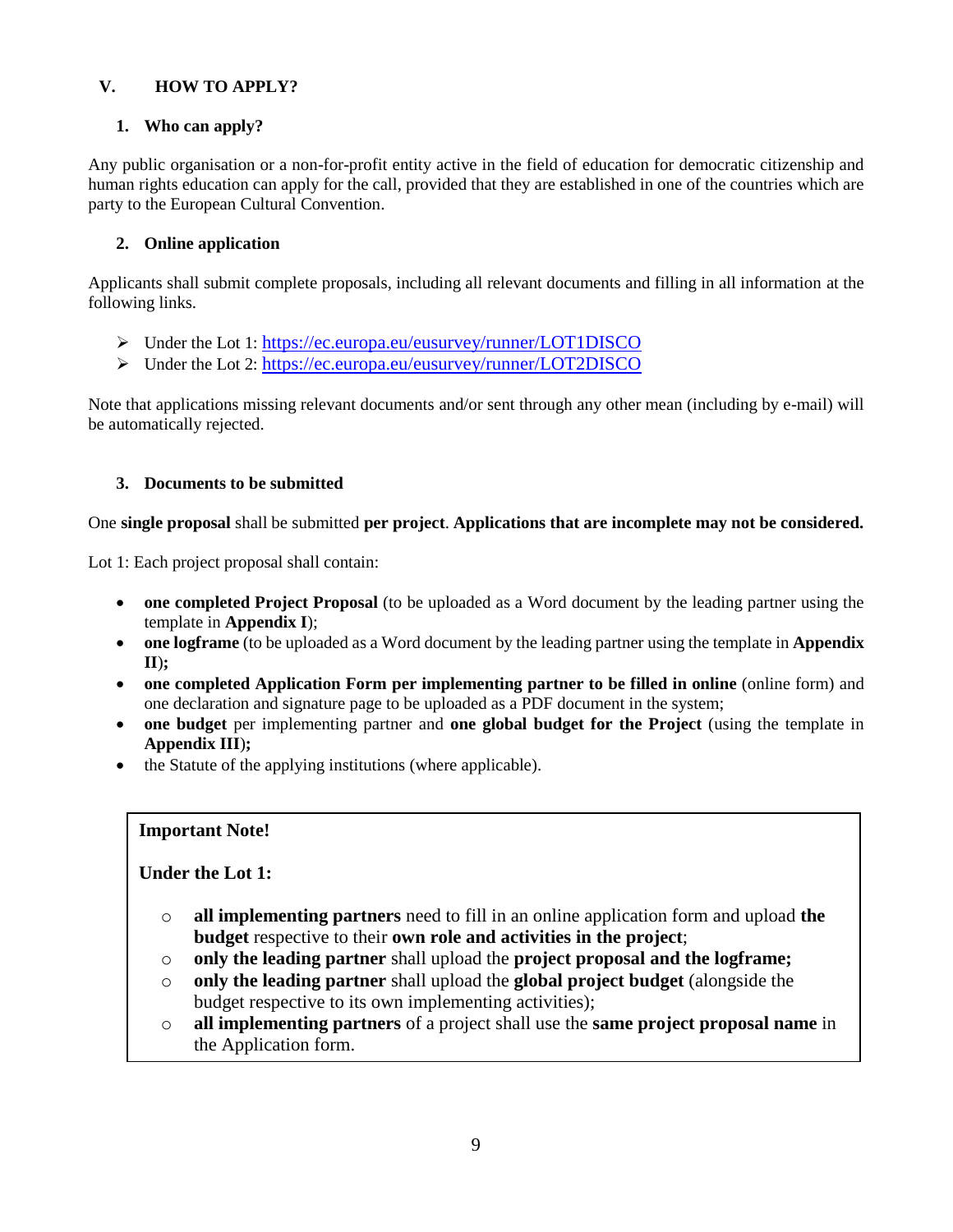Lot 2: Each project proposal shall contain:

- **one completed Project Proposal** (to be uploaded as a Word document by the implementing organisation using the template in **Appendix I**);
- **one logframe** (to be uploaded as a Word document by the implementing organisation using the template in **Appendix II**)**;**
- **one completed Application Form** (online form) and one declaration and signature page to be uploaded as a PDF document in the system;
- **one budget** (to be uploaded using the template in **Appendix III**)**;**
- The Statute of the applying institution (where applicable).

# <span id="page-9-0"></span>**4. Questions**

General information about this Joint Programme can be found on the website of the Programme: [www.coe.int/disco.](http://www.coe.int/disco)

Other questions regarding this specific call for proposals must be sent at the latest one week before the deadline for the submission of proposals, in English or French and shall be sent to the following address **only**: [DISCO.Questions@coe.int](mailto:%20DISCO.Questions@coe.int) with the following reference in subject: **Questions - Democratic and Inclusive School Culture in Operation, Micro-Grants Call for Proposals**. All questions and answers will be published on the website of the Programme: [www.coe.int/disco.](http://www.coe.int/disco)

## <span id="page-9-1"></span>**5. Deadline for submission**

The project proposal and application form(s), together with the supporting documents, must be submitted in English on the online platform indicated above.

Applications must be submitted **by 11 November 2020 (23:00, CET, UTC +1)**. Applications received after the above-mentioned date will not be considered.

# <span id="page-9-2"></span>**6. Change, alteration and modification of the application file**

Any change in the format, or any alteration or modification of the original application file, will cause the immediate rejection of the application concerned.

# <span id="page-9-3"></span>**VI. EVALUATION AND SELECTION PROCEDURE**

# **The below provisions apply to all project proposals submitted under either of the two Lots.**

The projects presented will be assessed both in terms of content and technical and administrative quality by the Advisory Board to the Scheme, acting as Evaluation Committee, composed of 3 members as follows:

- 1 representative of the European Commission
- 2 representatives of the Secretariat of the Council of Europe

A consultant may support the Evaluation Committee with an expert opinion on the content of the project proposals without a voting power in the selection process.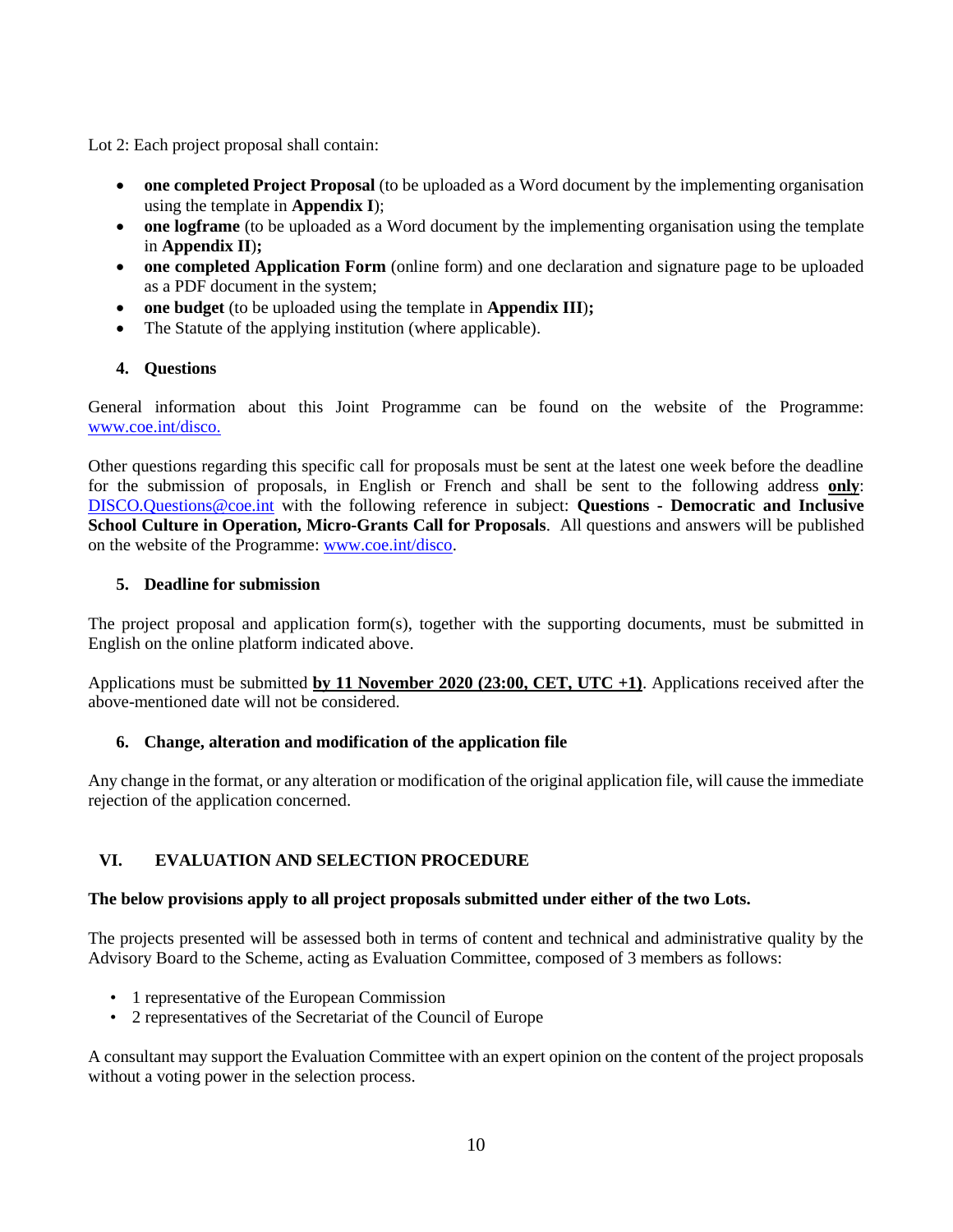The procedure shall be based on the underlying principles of grant award procedures, which are transparency, nonretroactivity, non-cumulative awards, not-for-profit, co-financing and non-discrimination, in accordance wit[h Rule](https://wcd.coe.int/ViewDoc.jsp?Ref=SG/Rule(2015)1374&Language=lanEnglish&Ver=original&BackColorInternet=99CCFF&BackColorIntranet=99CCFF&BackColorLogged=99CCCC)  [1374 of 16 December 2015 on the grant award procedures of the Council of Europe.](https://wcd.coe.int/ViewDoc.jsp?Ref=SG/Rule(2015)1374&Language=lanEnglish&Ver=original&BackColorInternet=99CCFF&BackColorIntranet=99CCFF&BackColorLogged=99CCCC)

The interested organisations, and their projects, shall fulfil all of the following criteria:

## <span id="page-10-0"></span>**1. Exclusion criteria**

An applicant/s shall be excluded from the grant award procedure where they:

- a. have been sentenced by final judgment on one or more of the following charges: participation in a criminal organisation, corruption, fraud, money laundering;
- b. are in a situation of bankruptcy, liquidation, termination of activity, insolvency or arrangement with creditors or any like situation arising from a procedure of the same kind, or are subject to a procedure of the same kind;
- c. have received a judgement with res judicata force, finding an offence that affects their professional integrity or constitutes a serious professional misconduct;
- d. do not comply with their obligations as regards payment of social security contributions, taxes and dues, according to the statutory provisions of the country where they are established;
- e. are or if their owner(s) or executive officer(s), in the case of legal persons, are included in the lists of persons or entities subject to restrictive measures applied by the European Union (available at [www.sanctionsmap.eu\)](http://www.sanctionsmap.eu/).

By signing the Application Form, organisations shall declare on their honour that they are not in any of the above-mentioned situations (See **Online Form, Section 9**).

The Council of Europe reserves the right to ask organisations at a later stage to supply the following supporting documents:

- for the items set out in paragraphs a), b) and c), an extract from the record of convictions or failing that an equivalent document issued by the competent judicial or administrative authority of the country where the organisation is established, indicating that these requirements are met;
- for the items set out in paragraph d), a certificate issued by the competent authority of the country of establishment;
- for the items set out in paragraph e);
	- 1. for natural persons, a scanned copy of a valid photographic proof of identity (e.g. passport)
	- 2. for legal persons, an extract from the companies register or other official document proving ownership and control of the applicant.

# <span id="page-10-1"></span>**2. Eligibility criteria**

In order to be eligible for a grant, an applicant must:

- be legally constituted as a structure active in the field of citizenship and human rights education;
- be entitled to carry out the activities described in the project proposal;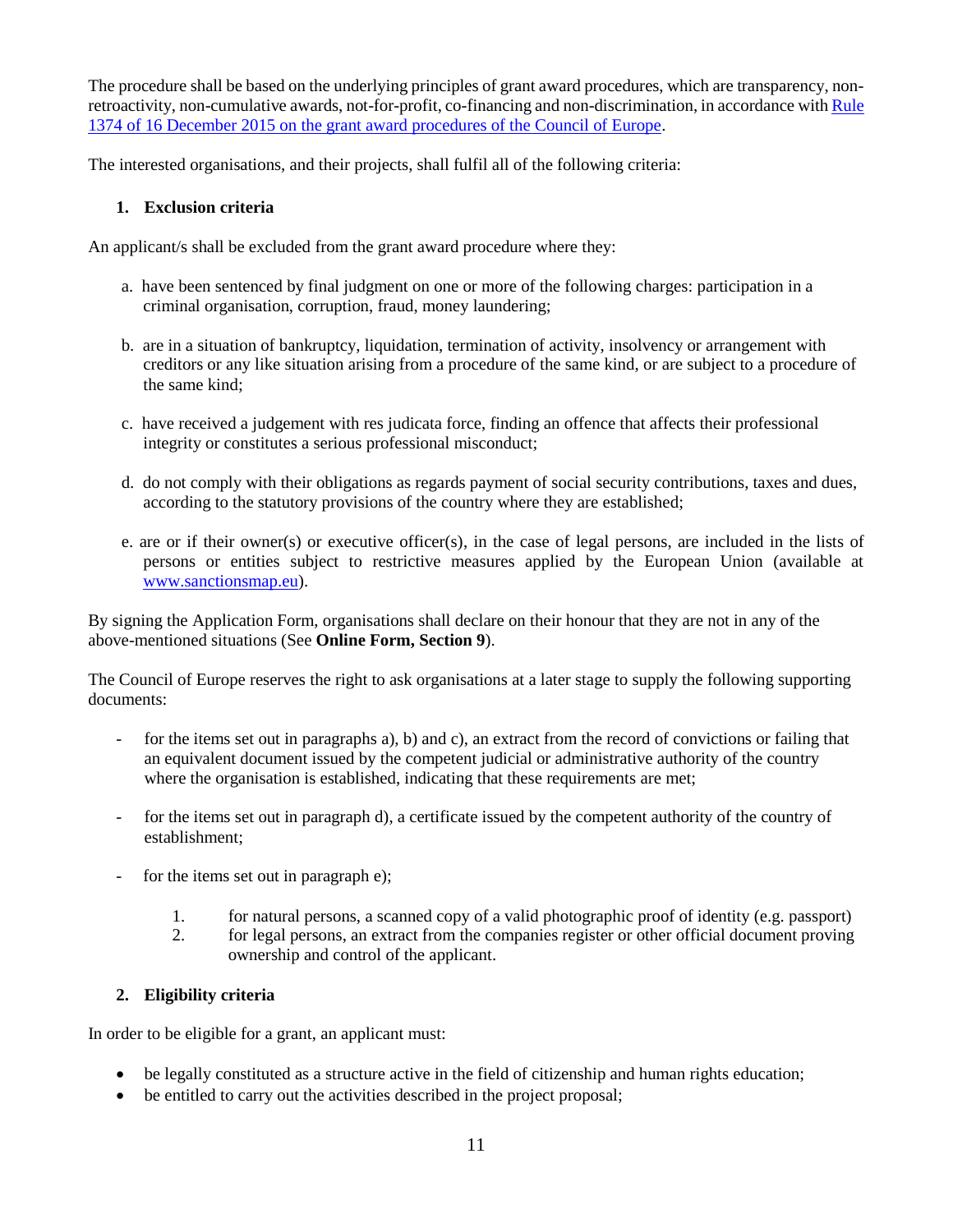- have sufficient financial capacity (stable and sufficient sources of funding) to maintain its activity throughout the period for which the grant is awarded and to participate by way of its own resources (including human resources or in-kind contributions);
- have sufficient operational and professional capacity, including staff, to carry out activities described in its project proposal;
- have a bank account.

## **Multiple applications from the same institution are not allowed and shall lead to the exclusion of all applications concerned.**

## **Organisations that are affiliated or have a special status with the Council of Europe or the European Commission are not eligible under this project scheme.**

# <span id="page-11-0"></span>**3. Award criteria**

Applications will be assessed against the following criteria:

- profile of the applicant/s, experience and expertise in implementing projects in the field of education (15%)
- relevance of the action in line with the Council of Europe Charter on Education for Democratic Citizenship and Human Rights Education, the Framework of Competences for Democratic Culture and with the Paris Declaration (20%)
- the design of the project proposal (is there coherence between the envisaged outputs and outcomes and proposed activities? Is the workplan clear and feasible? Is the timeline realistic?) (30%)
- impact and sustainability of the action  $(15%)$
- $\bullet$  estimated budget and cost-effectiveness of the action (15%)
- participation of States party to the European Cultural Convention which have not previously taken part in the projects (5%).

# <span id="page-11-1"></span>**VII. NOTIFICATION OF THE DECISION AND SIGNATURE OF GRANT AGREEMENTS**

On completion of the selection process, all organisations will be notified in writing of the final decision concerning their respective applications as well as on the next steps to be undertaken.

**Under the Lot 1,** each implementing partner of the selected projects will be invited to sign a Grant Agreement individually, formalising their legal commitments (See Appendix V, for information only). **Interested organisations are strongly advised to read the draft contract, in particular its requirements in terms of payment and reporting.**

**Under the Lot 2,** the implementing organisation of the selected projects will be invited to sign a Grant Agreement, formalising their legal commitments (See Appendix V, for information only). **Interested organisations are strongly advised to read the draft contract, in particular its requirements in terms of payment and reporting.**